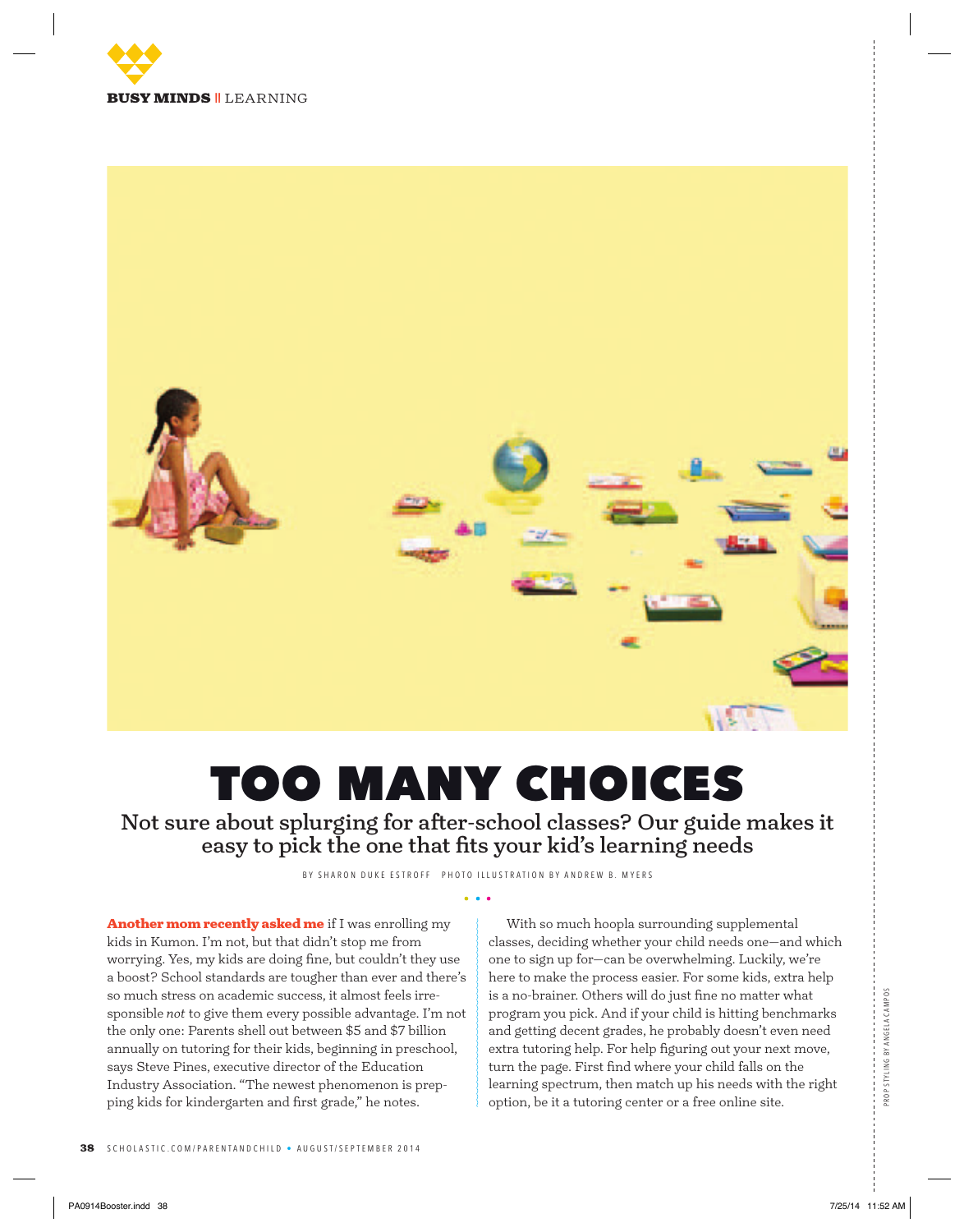

# find your kid

Not all students need supplemental classes. But if one of the following descriptions hits close to home, then your little learner may benefit from an after-school program.



#### easily **FRUSTRATED** watch for

**Frequent homework drama, giving up on work without trying High anxiety and low morale can stymie classwork. Students have to believe in themselves before they tackle the work. That's why extra practice and cheerleading can go a long way with these kinds of kids.** 

#### consider **Private tutoring**

**with confidenceboosting highschool students; tutoring centers** 



# highly gifted

 watch for **Off-the-chart performances in one or more subjects, either academic or artistic When a child is**  *truly* **gifted, you want to stretch her as far and wide as she can go without leapfrogging her so far ahead of her classmates that she becomes bored at school and loses interest; otherwise, her motivation may plummet.**

 consider **Private tutoring; online classes**



### stuck in a so-so class (or school)

 watch for **Huge classes, few chances for one-on-one or small-group instruction, uncharacteristic complaints from your kid Every now and then, it's the teacher or school that isn't up to par. If your child isn't getting a solid foundation, tutoring can be a valuable form of damage control.** consider

**Private tutoring; online classes; tutoring centers**



# SERIOUS<mark>LY</mark><br>SCATTER-**BRAINED**

 watch for **Lost books, misplaced homework, lack of attention to detail**

**A kid might know his math facts like the back of his hand, but if he spends the first 45 seconds of a one-minute quiz fishing around in his backpack for a pencil, it won't translate into good grades. Ditto if he's off in la-la land instead of listening to directions.** consider **Private tutoring**



### struggling watch for

**Poor grades in a core subject, a lack of interest in learning or school Sometimes challenges come from a learning disability (like dyslexia); other times they're tied to a concept (like fractions). Experts recommend supplementing if kids score below the 50th percentile on their standardized tests.** consider

**Private tutoring, especially if your kid doesn't get in-school services.**

# choose the program

### tutoring centers

*(\$200 to \$500+ per month)*

### good for *Struggling, distracted, easily frustrated, and gifted students; those who are in lousy schools; families with flexible schedules*

**WHAT THEY DO** Tutoring centers like Kumon, Sylvan, and Mathnasium focus on hammering in the basics. While the details of each program's curriculum vary, the general drill remains the same: Students take a diagnostic test, then methodically move through a standardized instruction series based on their skill levels.

"It's a cycle of assessment, instructional plan, and reassessment," says Pines. Teaching may be individualized (more expensive), small group (less pricey), or some combo of both, and it revolves around program-specific assignments (not your kid's homework).

WHY THEY WORK Review and repetition can be effective at solidifying math facts and computing skills while boosting a kid's confidence. Skill-based curriculums also help firm up a shaky foundation, perfect for kids in bad schools or who have trouble focusing. Plus, the individualized pacing makes it possible for advanced students to learn new concepts at a faster rate than they would in class.

### not so great for *Kids with learning challenges; kids who just need a hand with specific assignments or concepts like graphing or writing book reports; large, busy families*

Most tutoring centers follow a standard curriculum that isn't appropriate for kids with learning disorders—who require more targeted interventions with specially trained tutors—or those who just need some targeted help. Center hours are also fixed. So if your afternoons are spoken for by work or the multiple after-school schedules of different-aged kids, these may not be the best option.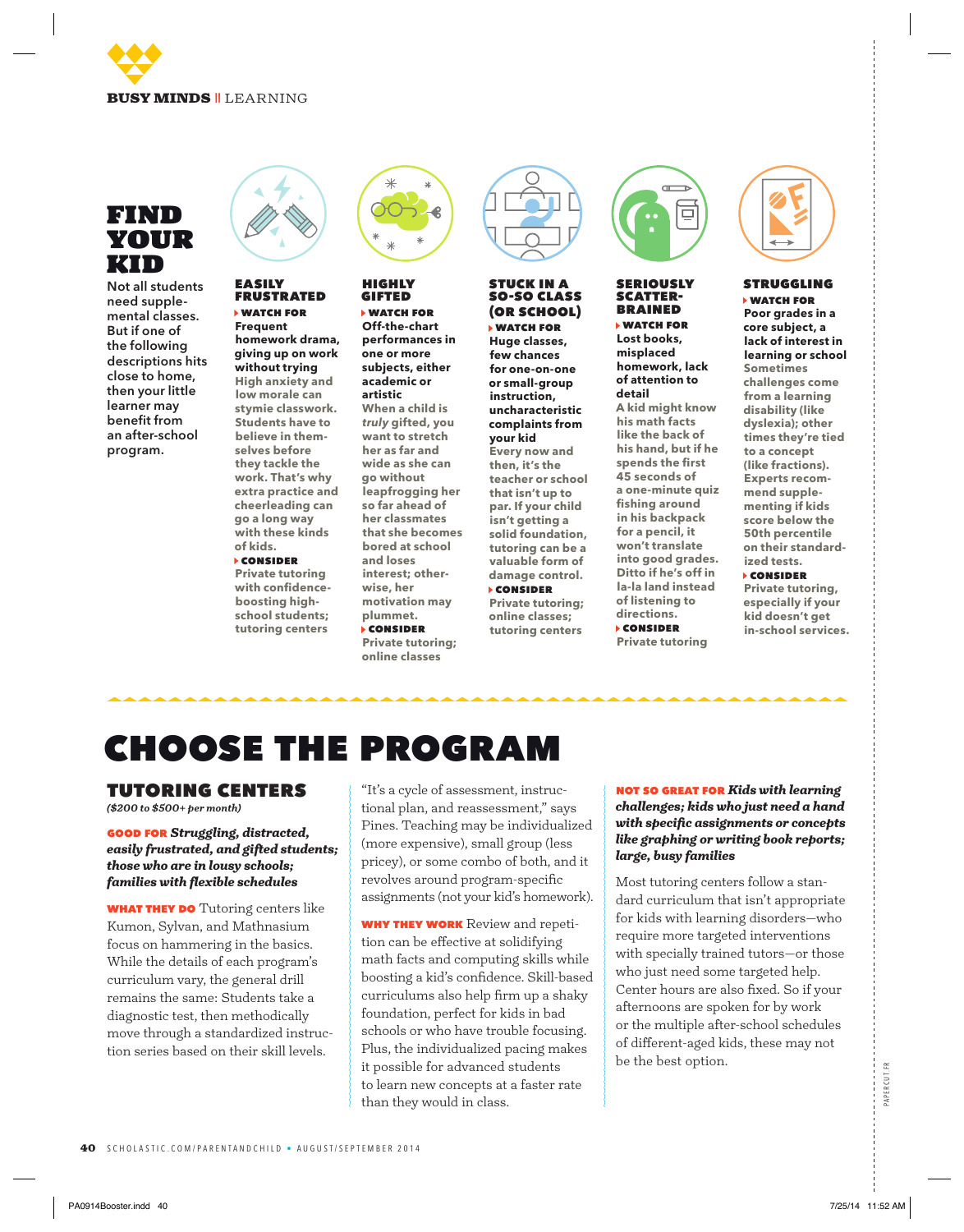

### private tutors

*(\$30 to \$100+ per hour-long session)*

### good for *Just about any type of challenged learner; busy families*

**WHAT THEY DO** Specially trained educators are free to pull from a range of resources to create individualized learning plans based on a kid's needs and the teacher's expectations. They can also consult with the teacher about each week's lesson plan in order to prep your kid. To find a good tutor, ask around the school. Or check out Wyzant.com, with its free database of prescreened tutors (criminal background checks cost extra). You'll be able to scroll through Facebook-style profiles that include specializations, rates, and reviews from other parents.

why they work Tutors can tailor their instruction to whatever your child needs at the moment—on your timetable. Look for tutors who have experience in working with kids the same grade level as yours—and in the same subject matter that challenges your child the most. For kids with learning disabilities, pick a tutor who was a special ed teacher or has trained in the Orton Gillingham or Wilson methods, both great for struggling readers. If your child could use a cheerleader during homework, a high-school or college student may be a great fit. Same goes for the seriously gifted child, who may thrive

with a college kid helping him delve into his particular academic obsession, from astronomy to Japanese.

not so great for *The kid who's doing well enough in class* If her teacher isn't worried, relax!

# high-tech teachers

*(Cost: \$0 to \$99+ per month)*

good for *Kids who could use review; gifted kids; tweens; busy and/or budget-conscious families*

WHAT THEY DO No surprise-the fastest growing tutoring option is the online one, says Pines: It's more convenient, less pricey, and feels less like school than tutoring centers. Digital teaching runs the gamut. There's Kaplankids.com, which